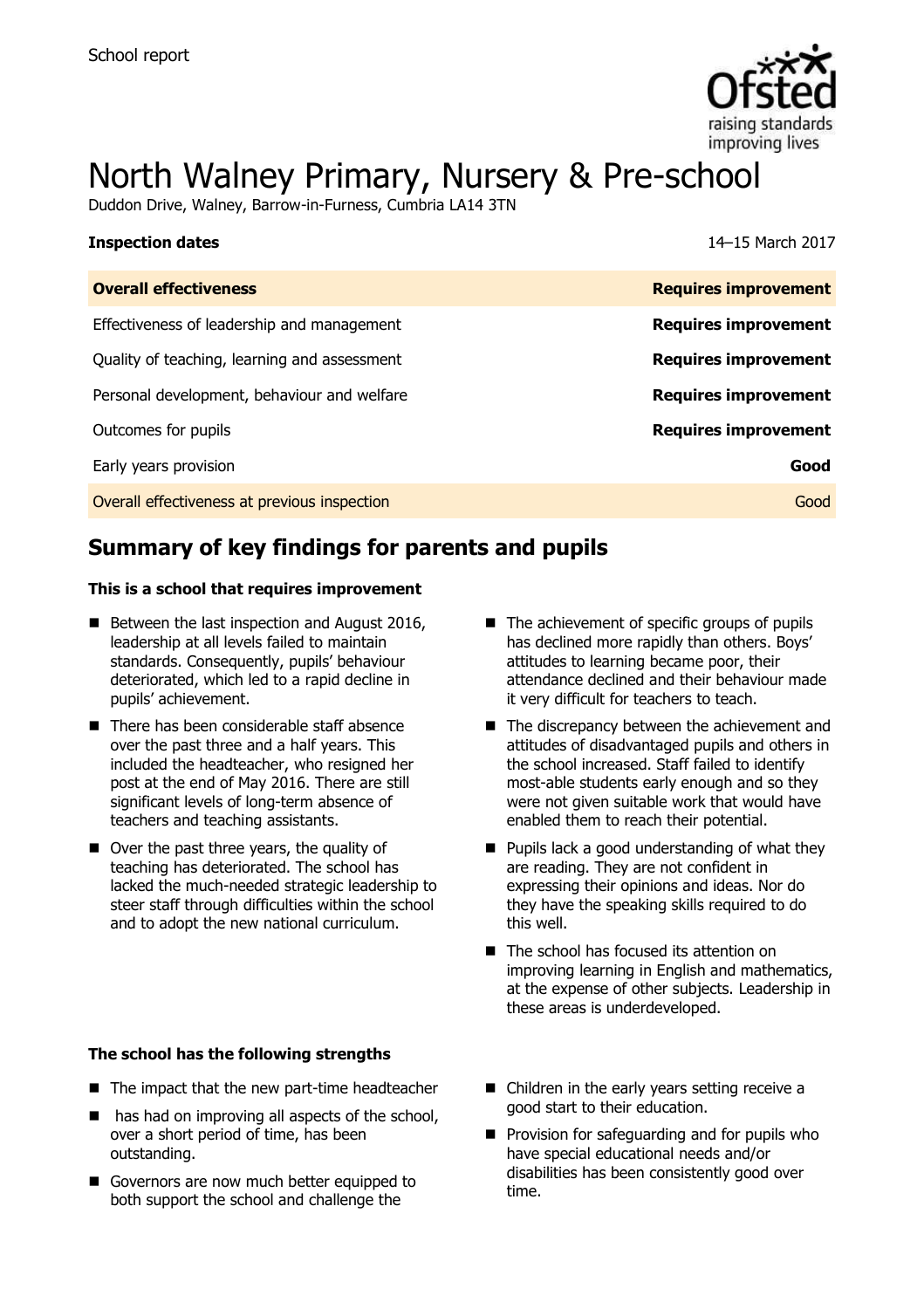

headteacher with much more rigour.

# **Full report**

### **What does the school need to do to improve further?**

- Continue to improve boys' attitudes to learning so that they all:
	- value their education and their school
	- become more resilient and resist giving up when learning gets difficult
	- improve their behaviour.
- Continue to improve the achievement of all pupils, and specifically boys, the most able and the disadvantaged, by:
	- ensuring that teachers provide interesting and engaging topics and tasks
	- ensuring that teachers identify most-able pupils' potential early and have high expectations of what they can achieve
	- ensuring that topics and learning activities provide the right balance of support and challenge so that all pupils improve quickly
	- improving pupils' communication skills, particularly their ability to express their ideas and opinions clearly
	- developing pupils' reading comprehension skills.
- Broaden the range and increase the depth of topics studied in subjects apart from English and mathematics.
- **IMPROVE THE CAPACITY OF Subject leaders to evaluate accurately the quality of learning** and achievement and develop their skills to promote further improvement.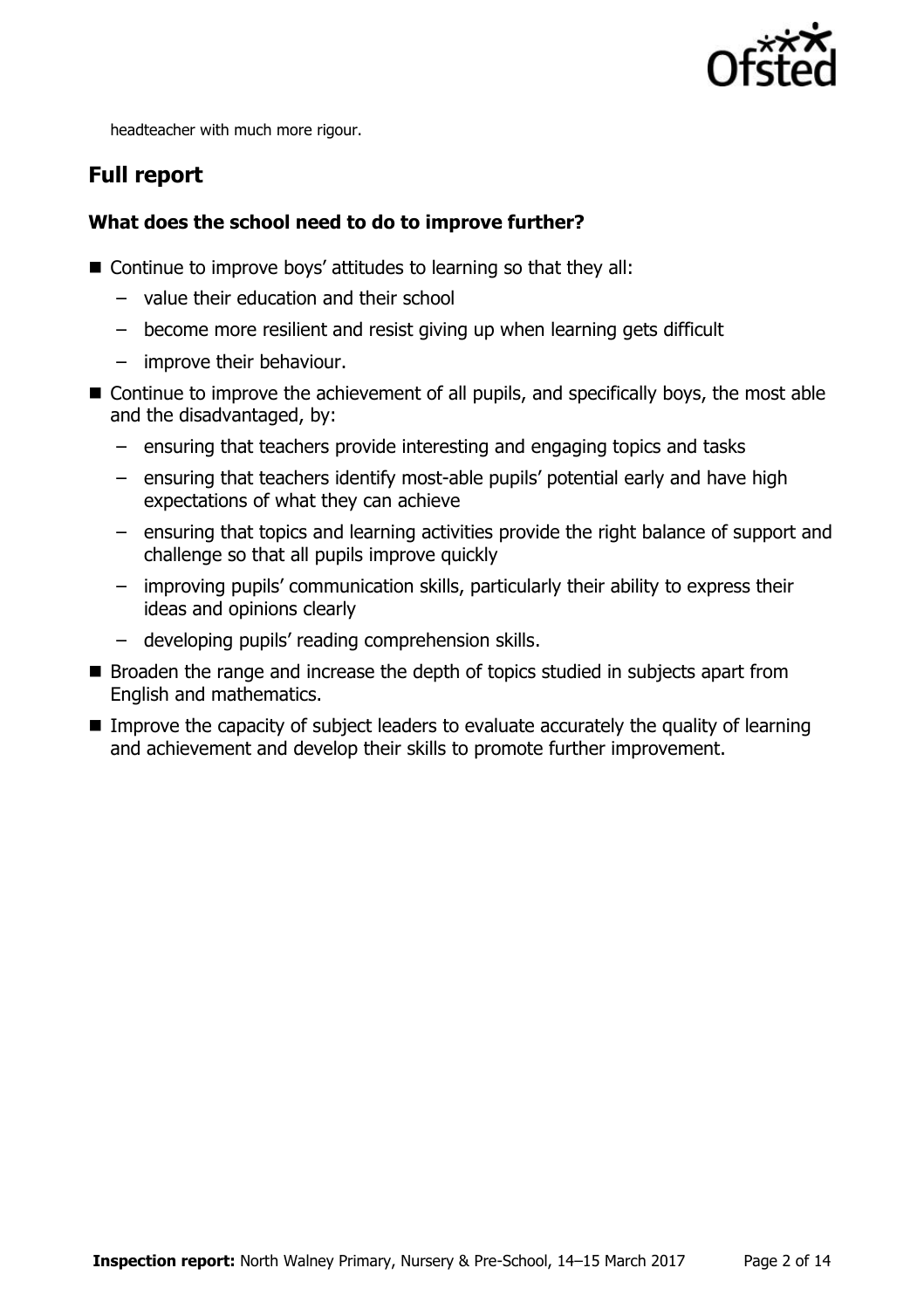

## **Inspection judgements**

#### **Effectiveness of leadership and management Requires improvement**

- The quality of education has declined since the last inspection because, until recently, leadership has been weak. Extended absence of the headteacher and other key staff reduced the capacity of the school to maintain high standards. This resulted in a deterioration in pupil behaviour followed by declining achievement as teachers found it increasingly difficult to teach well. The requirement for schools at this time to adopt a new curriculum compounded the stress on the inexperienced staff.
- A variety of efforts were made to supplement strategic leadership at the school. However, with a deficit budget, the school was not in a position to appoint additional staff. The assistant headteacher, teachers and other staff rallied round the school and, with efforts beyond what could be expected of them, ensured that the school ran on a day-to-day basis. The local authority helped appoint an associate headteacher for two half days per week for the two terms between January and August of 2016.
- In September of 2016 the governors were able to negotiate the appointment of a headteacher with a proven record in improving schools. The new headteacher shares his time with this school, where he works three days per week, and Trumacar Primary School, Heysham, where he spends the other two days and is also headteacher. This has brought the much-needed strategic vision and authority the school needed together with the skilled support for teachers which was necessary to help them to teach as well as they did previously.
- Leadership at subject level continues to be weak. Staff have not received the support and training required to enable them to develop skills in evaluating the quality of their areas of responsibility. They are therefore not in a position to develop effective plans for improvement.
- Parents, pupils and staff all agree that the current headteacher has transformed the school in a surprisingly short period of time. One parent captured this when she said: 'Everyone now has faith in the school. That's us, children and staff.'
- Long-term absence of teachers and teaching assistants is still a problem. Pupils in Year 6 are currently with their third teacher this year and say that this disrupts their learning. However, this is managed much better now. The headteacher is providing excellent support for teachers, helping them regain their confidence. Staff morale was at rock bottom, but teachers now have a sense of value and self-worth because they know they are once again able to teach well.
- Teachers and teaching assistants have a very clear focus: to teach. The headteacher has eliminated superfluous distractions, ensuring that learning and pupils' personal development are at the heart of all that the school currently does. The school is a very purposeful environment. Resources are being modernised and improved.
- $\blacksquare$  The headteacher works with all staff to help them pinpoint how they can improve. Training is much improved and the headteacher is able to call on skilled practitioners from other schools to support the development of North Walney's staff. Staff welcome this support. The headteacher has a detailed and accurate knowledge of the quality of all that goes on in the school. The appraisal of teachers is well organised and teachers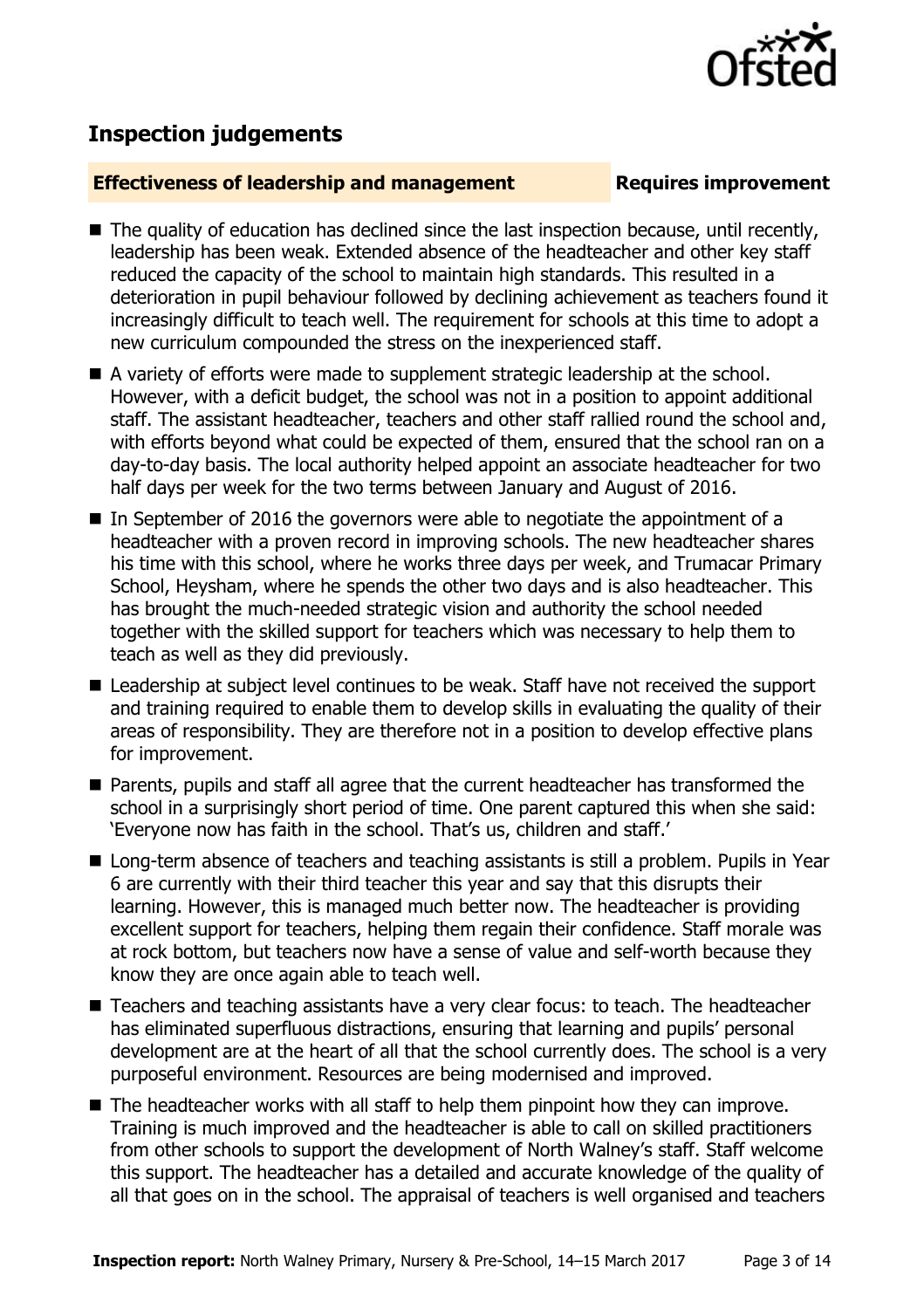

are very clear about what they are expected to achieve. Appraisal of teaching assistants is less well developed.

- The headteacher's accurate evaluation of the school has enabled him to develop an excellent school improvement plan. Delegated responsibilities are clear and tasks are timely. Criteria for evaluating success or otherwise are based firmly on improvements to pupils' learning and personal development.
- The leadership of the school's early years provision, safeguarding and provision for pupils who have special educational needs and/or disabilities continued to be strong throughout the school's decline.
- Relationships with parents have improved considerably. They say they are now much better informed about how their children are performing at school. Parents of pupils who have special educational needs and/or disabilities were very complimentary about the support given to their children. Any additional funding the school receives for these children is very well spent.
- The school's focus on improving basic skills in English and mathematics has resulted in insufficient time being directed to other subjects. Although pupils study subjects like art and science, their levels of development in these are not as good as seen nationally. The curriculum is not sufficiently broad and balanced.
- Until September, any additional funding the school received to support disadvantaged pupils was not targeted at the provision for these specific children. Currently the barriers to learning for every disadvantaged child are identified and a strategy developed to help them. Now funding provides for a wide range of support, including for pupils' emotional development and building their self-esteem.
- The school receives additional funding to improve sports and physical education. The school spends this well, employing local sports coaches to work with all pupils in a variety of activities.
- The school has always promoted pupils' spiritual, moral, social and cultural development well through activities like residential visits and the Year 6 visit to London and through the religious education curriculum. This aspect of the school has also improved this year. There is now a greater focus on prompting better attitudes and personal development through daily and weekly celebrations. Pupils are introduced to a 'value' each week. Throughout the week, staff will note when pupils display that value. The pupil in each class who is best at displaying the value is entitled to wear the 'green jumper' for the following week. Celebration is becoming a very important and popular part of the school routine.

### **Governance of the school**

■ Until September 2015, the governing body was not equipped to prevent the deteriorating quality of education within the school. The local authority conducted a review of governance which was very effective in helping the governing body restructure and begin to understand what it was required to do. In addition, a national leader of school governance supported the governors very well and developed their key skills. Four new members have recently joined the governing body so that, with the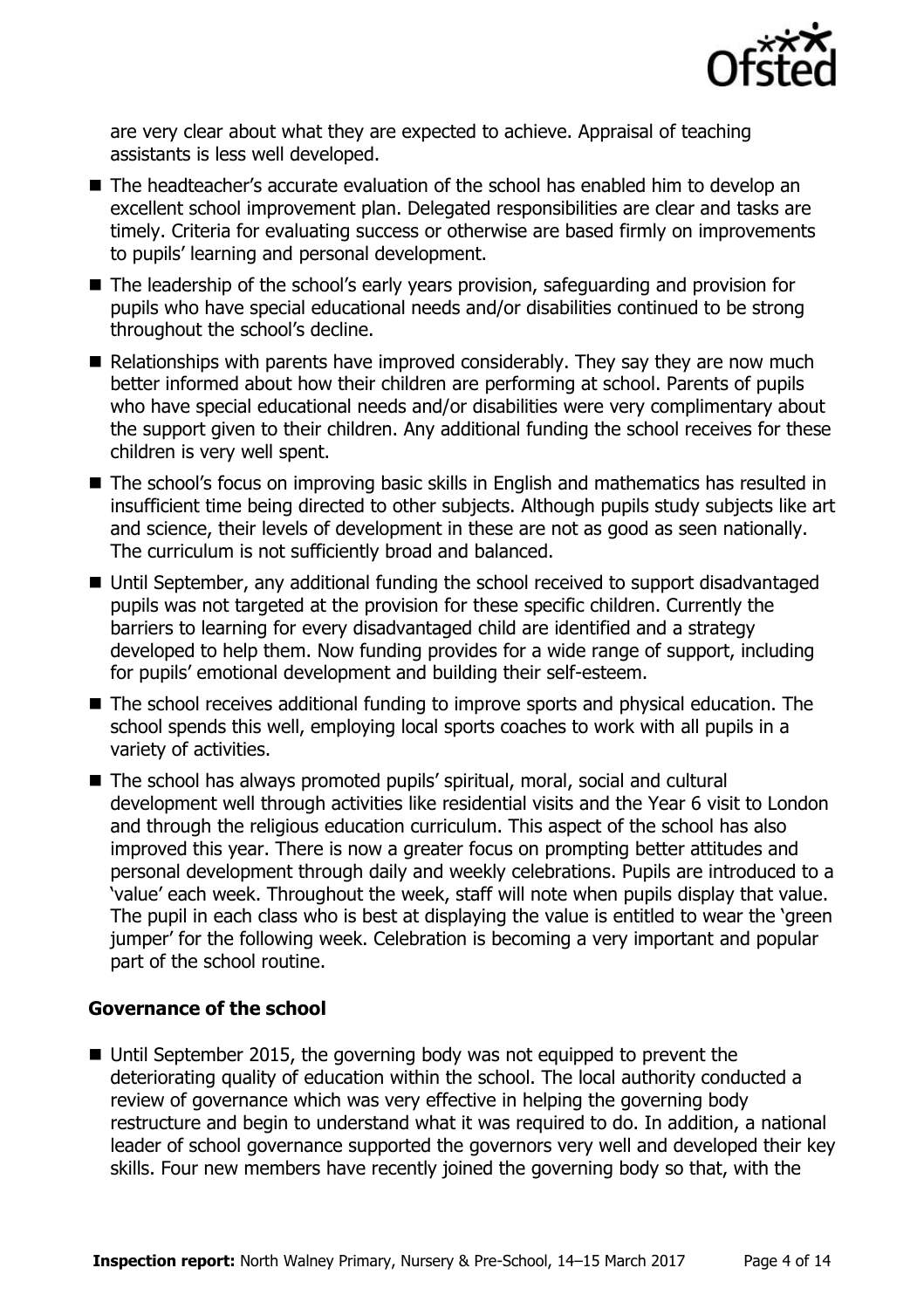

improved structure, more clarity of roles and improved skills, governors have much stronger capacity to hold the headteacher to account and offer support to the school.

### **Safeguarding**

- $\blacksquare$  The arrangements for safeguarding are effective.
- Those responsible for the leadership of safeguarding within the school have a good understanding of how to manage difficult situations skilfully, ensuring that all pupils are safe. They work well with other agencies who share responsibility for children's safety and protection.
- Governors ensure that staff are vetted appropriately. Staff receive frequent and up-todate training. Teachers know what to look out for and how to respond if they have a concern about safeguarding.
- **Pupils look out for each other because they have a well-developed sense of care and** responsibility. Pupils seek guidance from staff and confide in them because they know that staff have their very best interests at heart.
- **Pupils are taught well how to stay safe. This includes while they are on their own in the** community and when using social media. The school's systems for filtering unsuitable websites through its computer network are effective.
- Allegations of bullying are always fully investigated by the school and, if appropriate, by outside agencies so that necessary actions can be taken. School records and discussions with pupils indicate that there is no bullying in the school and pupils are confident that if it did happen, staff would deal with it well.

#### **Quality of teaching, learning and assessment Requires improvement**

- Over time, the quality of teaching has not been good enough. Teachers have struggled without good-quality guidance and support. Their expectations of what their pupils could achieve have been too low. A narrow curriculum and poor behaviour management have contributed to boys, in particular, both disrupting lessons and underachieving.
- Although the attendance of teachers is improving, long-term absence is still making learning disjointed.
- Since September teachers have had a better sense of purpose. They now know more clearly what is expected of them. Teachers feel that they are now given better advice and support. The management of teaching is now stronger and more effective.
- The teaching of reading is more systematic and there is a greater focus on ensuring that pupils understand what they are reading. The headteacher has found a considerable amount of additional funding to reinvigorate the library and reading schemes. There is now a much wider range of non-fiction and fiction, including ageappropriate versions of the classics.
- In most classes, pupils are expected to read frequently at home. Teachers from Year 1 to Year 4 have good, established programmes of guided reading. Parents are invited to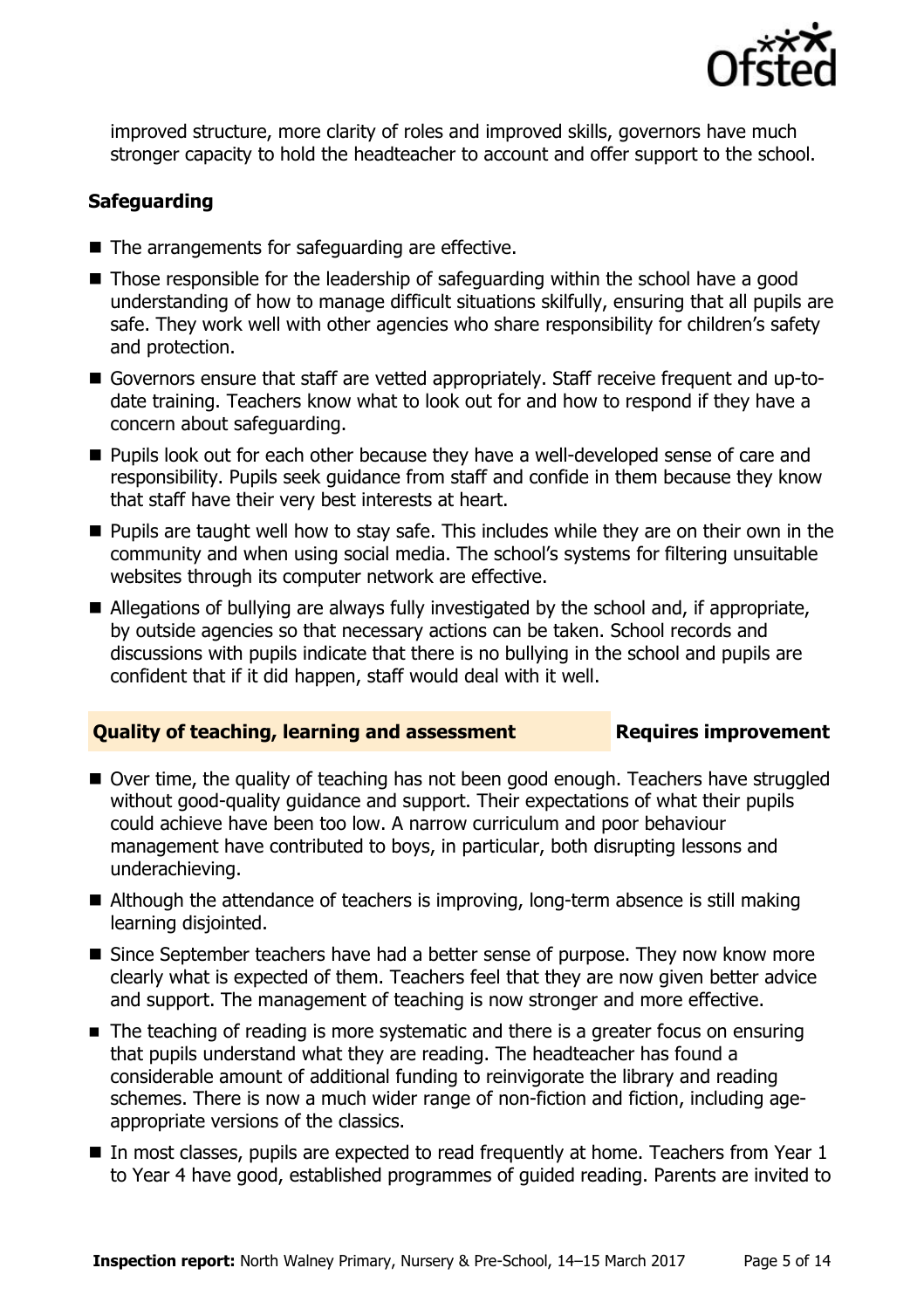

join their children and teachers on Fridays at 'book and a biscuit' sessions. Dads of boys are particularly encouraged to join to act as good role models for their sons.

- Teachers are now adapting better to teaching the new mathematics curriculum. Pupils in Years 1 to 4 are securing a good understanding of basic mathematical concepts and then using these to solve a wide range of problems. In Years 5 and 6, pupils are having to fill in gaps in their learning before they can move on to work more appropriate for their age.
- Teachers in early years and key stage 1 are now identifying pupils who are particularly able. They now have higher expectations of these pupils and give them work which matches their ability. In key stage 2, these pupils are not so clearly identified and when they are, they are often expected to do more of the same level of work rather than more difficult work.
- In September, the headteacher introduced a good system to monitor the progress of pupils. Through support and guidance, teachers are improving the accuracy of their assessments. Teachers are quickly adapting to this new system. It enables both an overview of how well classes are performing and detailed information identifying individuals who are falling behind.
- Teachers' management of teaching assistants has improved. Teaching assistants now have a key role in supporting learning. They are adaptable and improving their skills in helping all pupils. Some are particularly skilled in supporting pupils who have special educational needs and/or disabilities. Others work with different groups of pupils, ensuring that they progress well.
- The system for helping pupils who do not understand a topic, and so preventing them from falling behind, is very effective. Any pupil who struggles with their mathematics or English in the morning session will be given personalised support that afternoon. The teaching assistant who had been working in the class that morning will lead the additional session in the afternoon.

#### **Personal development, behaviour and welfare <b>Requires improvement**

### **Personal development and welfare**

- The school's work to promote pupils' personal development and welfare requires improvement.
- Over time, pupil's personal development has not been good enough. This has resulted in some pupils, mainly boys, displaying poor attitudes to others and to their own learning.
- The school has added to the range of activities, celebrations and opportunities that are intended to promote improved personal development. These are now having an impact and all pupils, including boys, are keen to show off their recent achievements to adults.
- Pupil welfare is very strong. Safeguarding is strong. All adults in the school know pupils very well, and often their families too. All adults show great sensitivity and professionalism towards caring for pupils.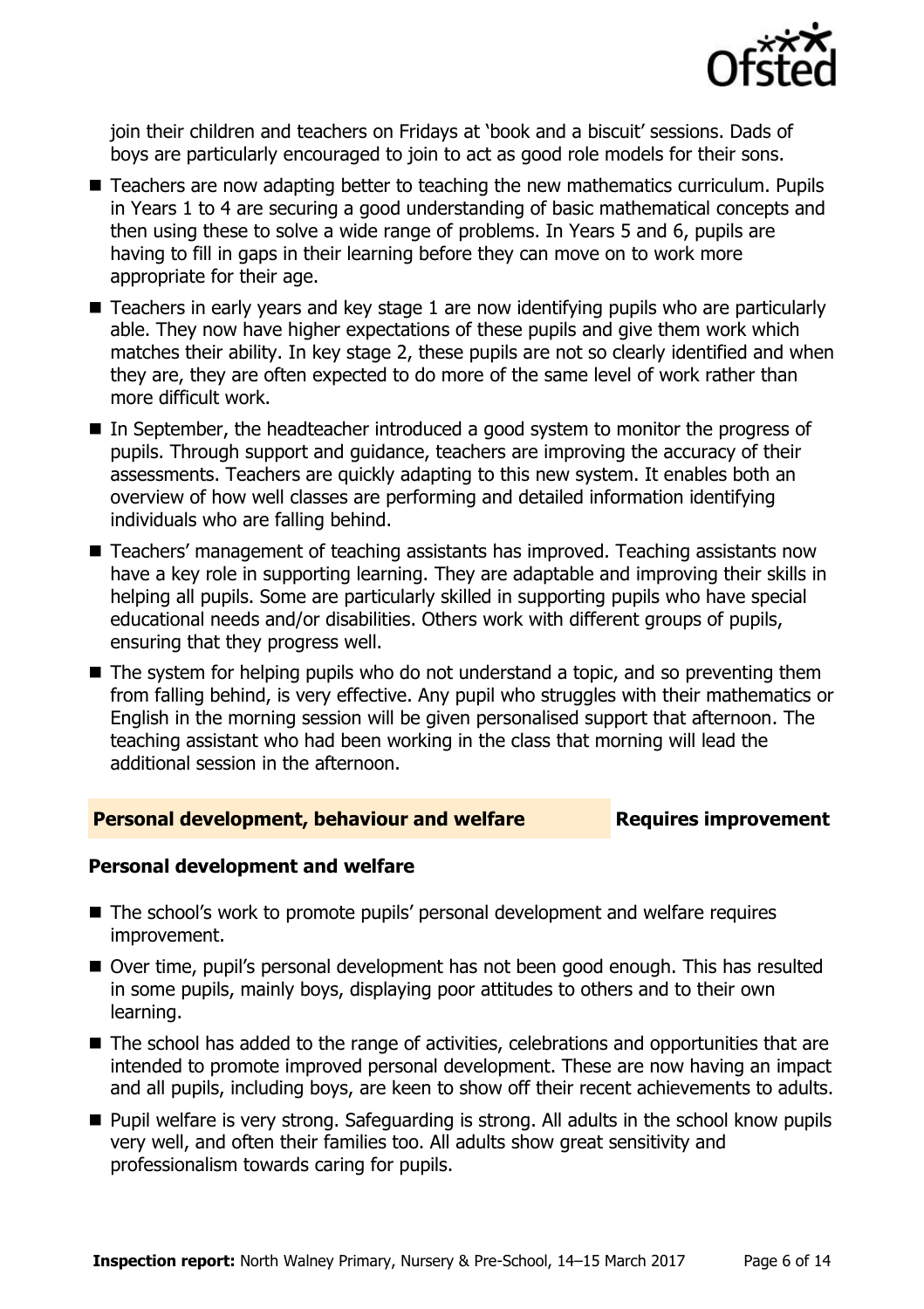

■ There is an increasing number of very effective support systems and sessions specifically designed to help those pupils who need to develop their emotional understanding and social skills. Pupils generally are improving their confidence and self-esteem.

#### **Behaviour**

- The behaviour of pupils requires improvement.
- **Parents, pupils and teachers say that there has never been a serious bullying problem** in the school but that there has been poorly managed behaviour. Previously, teachers did not feel able to challenge the poor behaviour of some pupils, particularly boys. They said there was no support to back them up. In some classes, poor behaviour slowed learning on a daily basis.
- Records show that, despite there being a significant allegation of bullying last year, the number of incidents was in fact very low. They continue to be almost non-existent. This supports the pupils' view that bullying does not exist in the school.
- Parents, pupils and teachers say that there is now an entirely different culture in the school. The headteacher has defined clear expectations. Positive behaviour is rewarded and poor behaviour punished. Much discussion has taken place within the school about how to 'unlock' the potential of individual pupils and help them engage positively with the school. Generally lessons now flow with no interruption. There are very few boys who now need significant and skilled management to enable them to behave well.
- All celebrate this considerable and very important improvement to the school. They say it has been the single most important improvement that has enabled better teaching and achievement.
- **Pupils move around the school calmly and show courtesy to other pupils and adults. At** break and lunchtimes they play harmoniously and mix well. Different genders and age groups play happily together, the older ones looking after the younger.
- Attendance was below average and the attendance of disadvantaged pupils was weak. Attendance rates for this year are about average for primary schools, and the attendance of disadvantaged pupils is much improved. This has happened because the school follows up absence much more rigorously. Parents are much more aware of the importance of ensuring that their children attend well. Lessons are more interesting and valuable.

#### **Outcomes for pupils Requires improvement**

- Numbers of pupils sitting end-of-key-stage external examinations are small. When headline results are published, results can appear to swing significantly from year to year. In this school, one pupil absent from a national test could lower the overall pass rate by about 10 percentage points. Even taking this into account, standards reached by Year 6 last year were poor.
- The decline in the quality of teaching over a number of years had a negative effect on the achievement of most classes across the school. The legacy of this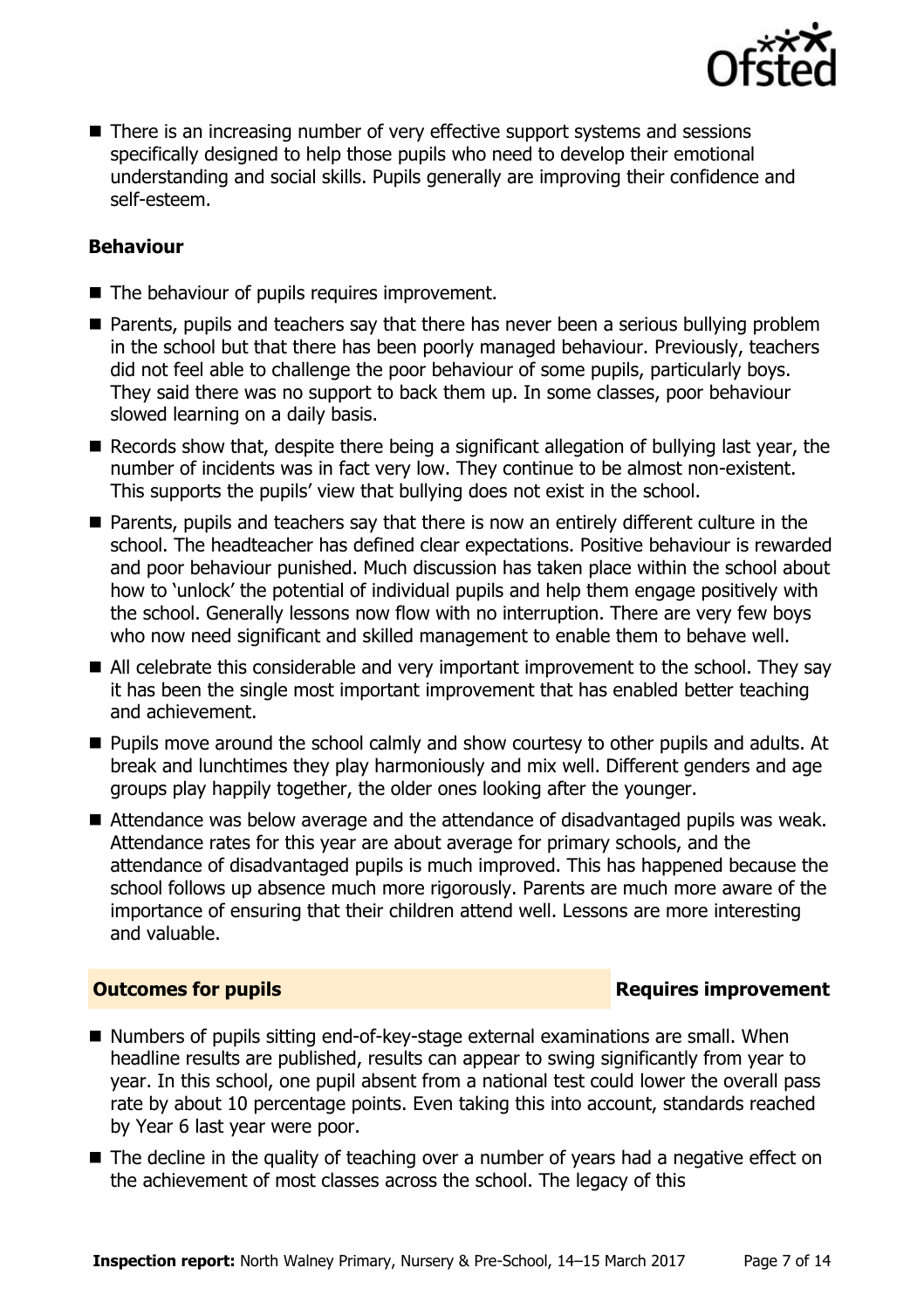

underachievement still exists because pupils have so much to catch up on. So, despite teaching improving, pupils are still not attaining the standards expected of them.

- Standards of pupils currently in Year 5 are particularly low because, for many, their starting points were low. Standards of pupils currently in Year 4 are much closer to those seen nationally.
- Last year, pupils left to start their secondary school not being able to read well. Although stronger than reading, their mathematical ability was also weak.
- Year 6 pupils appear to have left last year with writing being their strongest of the three assessed subjects. Standards in writing for current pupils are generally weak. Since September, an external moderator has evaluated the quality of pupils' writing. She found pupils at key stage 1 producing the standard of writing expected of them. Pupils in key stage 2 are improving their writing, particularly in Years 3 and 4, but all from a low base.
- $\blacksquare$  A considerable weakness in 2016 was the absence of any pupil achieving a high standard in any subject. For some time now, there has been no rigorously applied expectation of teachers to identify most-able pupils. This neglect has resulted in the most able pupils underachieving because they were not given challenging work which was matched to their capabilities. All teachers and teaching assistants are now fully aware of this responsibility. However, before these pupils can start to excel, large gaps in their understanding need to be filled.
- There has been a large difference in the achievement of boys and girls. Boys' attitudes to school and their learning deteriorated. Generally, their behaviour was poor. These troublesome boys did not find topics interesting. This difference continues to exist, but it is not nearly as significant.
- There have been large differences between the achievement of disadvantaged pupils and other pupils nationally. Much more attention is now being paid to these pupils in school and they are now being given specific support and guidance. This is helping them improve their rates of progress and there are early signs of them catching up with others in the school.
- **Phonics has been taught well in Year 1 and in early years. Last year a larger proportion** of pupils than is seen nationally met the expected standard. Pupils can read words and sentences well in the sense that they know what sounds the letters make. However, they are not as strong at understanding what the words and sentences mean. This is having a negative impact on all subjects in later years.
- $\blacksquare$  Pupils are not confident in expressing their ideas. They often appear to be shy when asked a question. Their vocabulary is underdeveloped when compared to other children of their age. This is hampering pupils' ability to think clearly and then to articulate their thoughts. It is also limiting their ability to write well.
- **Pupils have not attained well in other subjects because there has been too little time** spent on teaching these. The work that pupils have done in science and humanities, for example, is generally good. However, they have covered far too few topics and not in sufficient depth.
- These weaknesses were seen throughout key stage 1 and key stage 2.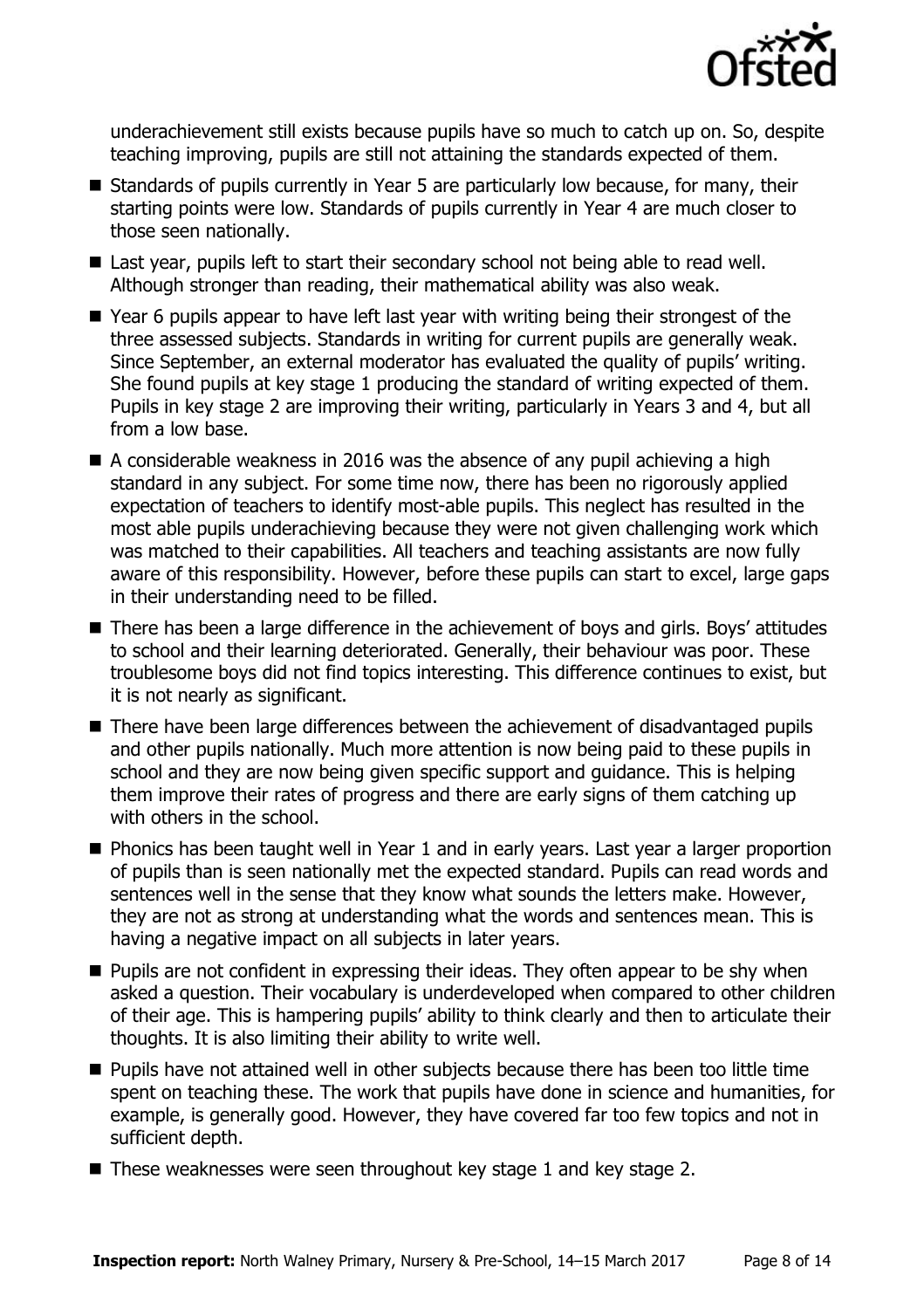

- With the exception of the narrow curriculum, historical weaknesses are now being addressed successfully through strong leadership, improved teaching and behaviour management.
- Pupils who have special educational needs and/or disabilities are progressing at least as well as other pupils in the school. They are well supported because teachers have a good understanding of how best to meet their needs.
- In the past pupils leaving North Walney for secondary school have not been well enough prepared. Their basic skills have been weak. Attitudes of some boys to their education were poor and they did not behave well. This, however, is changing rapidly.

#### **Early years provision Good Good**

- The local authority reviewed the early years provision in September 2015. This coincided with the appointment of a new leader of the school's early years department. The review identified that the inexperienced leader needed support to develop their capacity to lead and improve the provision. Training was very effective and it has contributed to a significant improvement in this provision. The leadership of early years is now good and the provision continues to improve and expand.
- When children join the school, whether as two-, three- or four-year-olds, in Nursery or Reception, their levels of development are low. This is particularly evident in their communication and social skills.
- Teaching is structured well and engages children, helping them to progress well. This was particularly evident when children were learning about shapes and how squares and rectangles can be combined to make cubes and cuboids. Children listened well to the teacher, who ensured that all children developed the vocabulary they needed to explain why a cube is not a cuboid. At the end of that short taught session, children seamlessly and with no fuss move quickly onto a whole range of activities, some building their own 3D shapes, others dressing up.
- $\blacksquare$  By the time children leave the early years setting they have not quite caught up with their peers in other schools, but have a good foundation to build from in Years 1 and 2.
- Teachers of two-year-olds work closely with children, constantly encouraging them to talk or sing. They encourage the development of their social skills by ensuring that all play in groups or pairs. Their physical development is promoted through play on a good range of play equipment, scooters and bikes.
- Children leave Reception with good standards of behaviour. They are taught how to share and take their turn. They know how to talk to other children and adults. They are keen to learn, happy and enthusiastic.
- Teachers are aware which children attract additional funding because they are considered to be disadvantaged. Teachers keep a special eye on these children to make sure that they progress as quickly as others.
- The indoor environment is generally brighter and more stimulating than the outdoor environment.
- Good relationships are built with children's parents through good communications. Parents who spoke to the inspector were keen to describe how good this is compared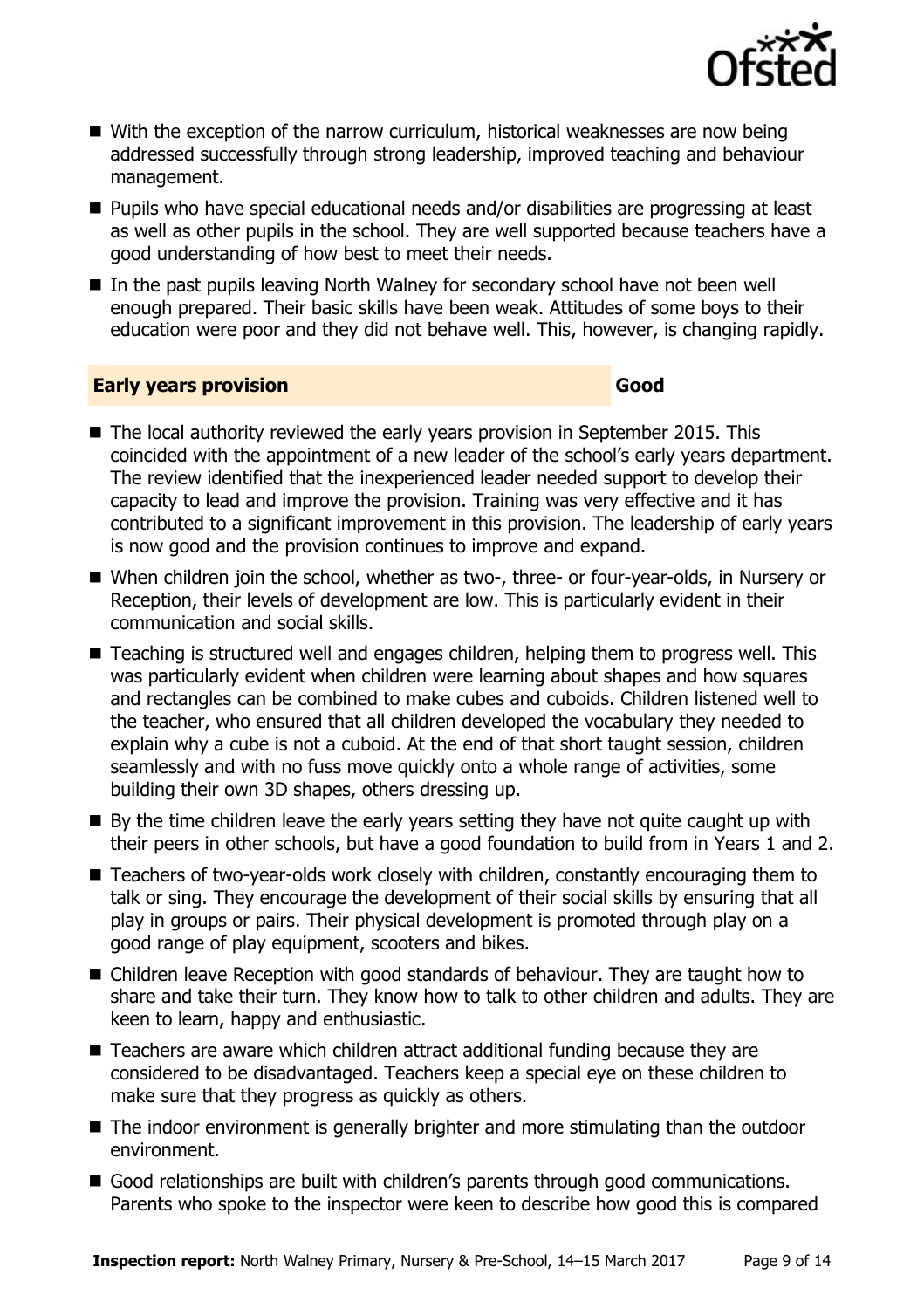

to other experiences they have had. A good example is the 'challenge book' used in Reception. This is one system teachers use to communicate with parents and it helps them know what their child has been doing and how they can help them improve even more.

■ The quality of this provision is better than that in the rest of the school because improvements to leadership were established earlier and so improvement in teaching and care has had time to make a bigger impact on children's progress and behaviour.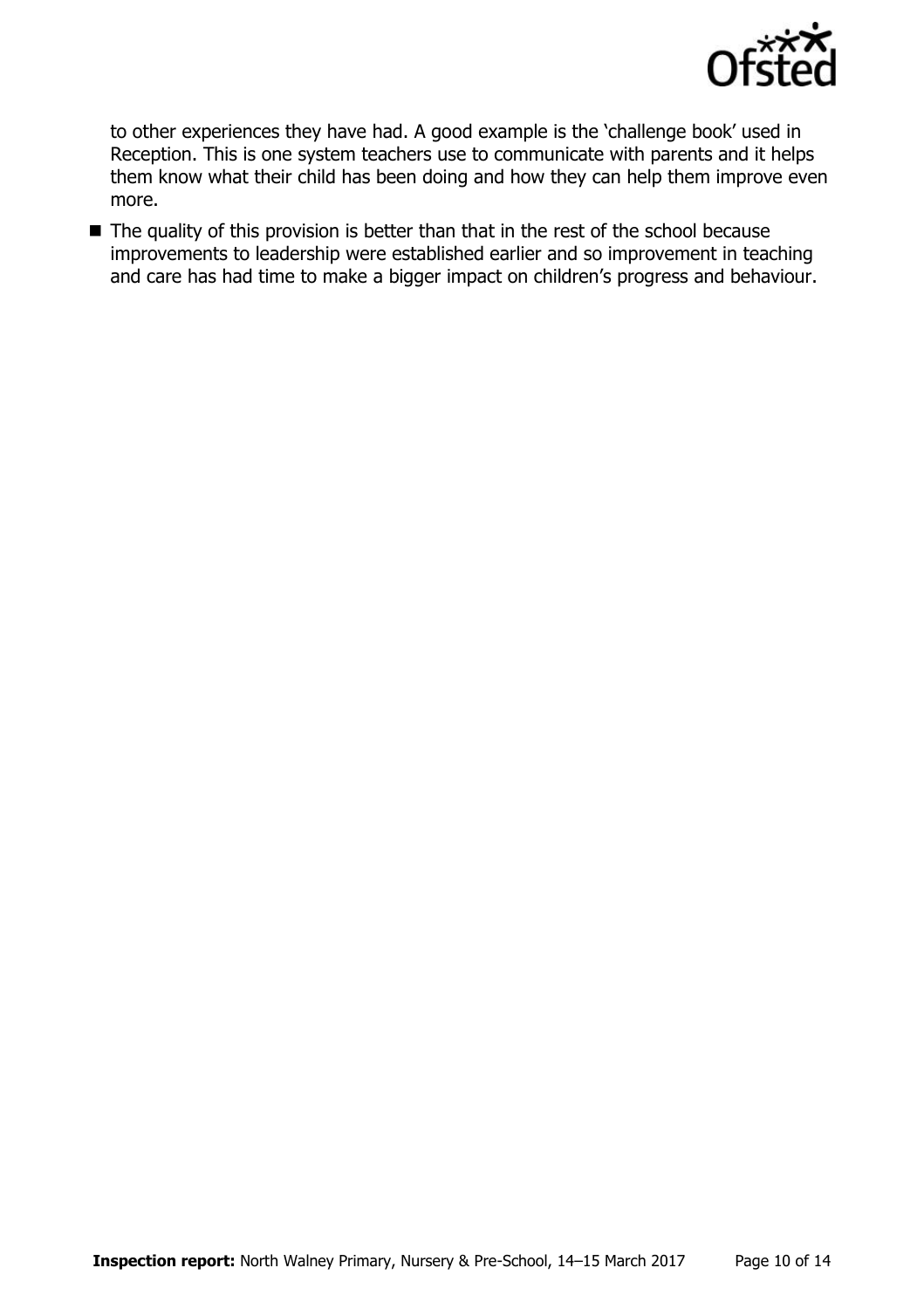

# **School details**

| Unique reference number | 112240   |
|-------------------------|----------|
| Local authority         | Cumbria  |
| Inspection number       | 10024397 |

This inspection was carried out under section 8 of the Education Act 2005. The inspection was also deemed a section 5 inspection under the same Act.

| Type of school                      | Primary                         |
|-------------------------------------|---------------------------------|
| School category                     | Community                       |
| Age range of pupils                 | 2 to 11                         |
| Gender of pupils                    | Mixed                           |
| Number of pupils on the school roll | 140                             |
| Appropriate authority               | The governing body              |
| Chair                               | <b>Andrew Brewerton</b>         |
| <b>Headteacher</b>                  | <b>Paul Slater</b>              |
| Telephone number                    | 01229 471781                    |
| <b>Website</b>                      | www.northwalney.cumbria.sch.uk  |
| <b>Email address</b>                | head@northwalney.cumbria.sch.uk |
| Date of previous inspection         | 12-13 June 2013                 |

### **Information about this school**

- $\blacksquare$  The school serves part of the community of Walney Island, which sits just off the south-west Cumbrian coast. It is much smaller than the average-sized primary school.
- Due to extended periods of absence over the past three and a half years, the school has experienced considerable disruption to its staffing, including the post of headteacher. Temporary arrangements were put in place, including the appointment of an associate headteacher for two half days per week for two terms. The substantive headteacher resigned her post at the end of August 2016. Governors appointed a temporary headteacher from the beginning of September. He shares his time with this school, spending three days per week there, and Trumacar Primary School, Heysham, where he spends two days and is also headteacher. While this has brought stability to the senior leadership of the school, there are still members of staff on extended absence.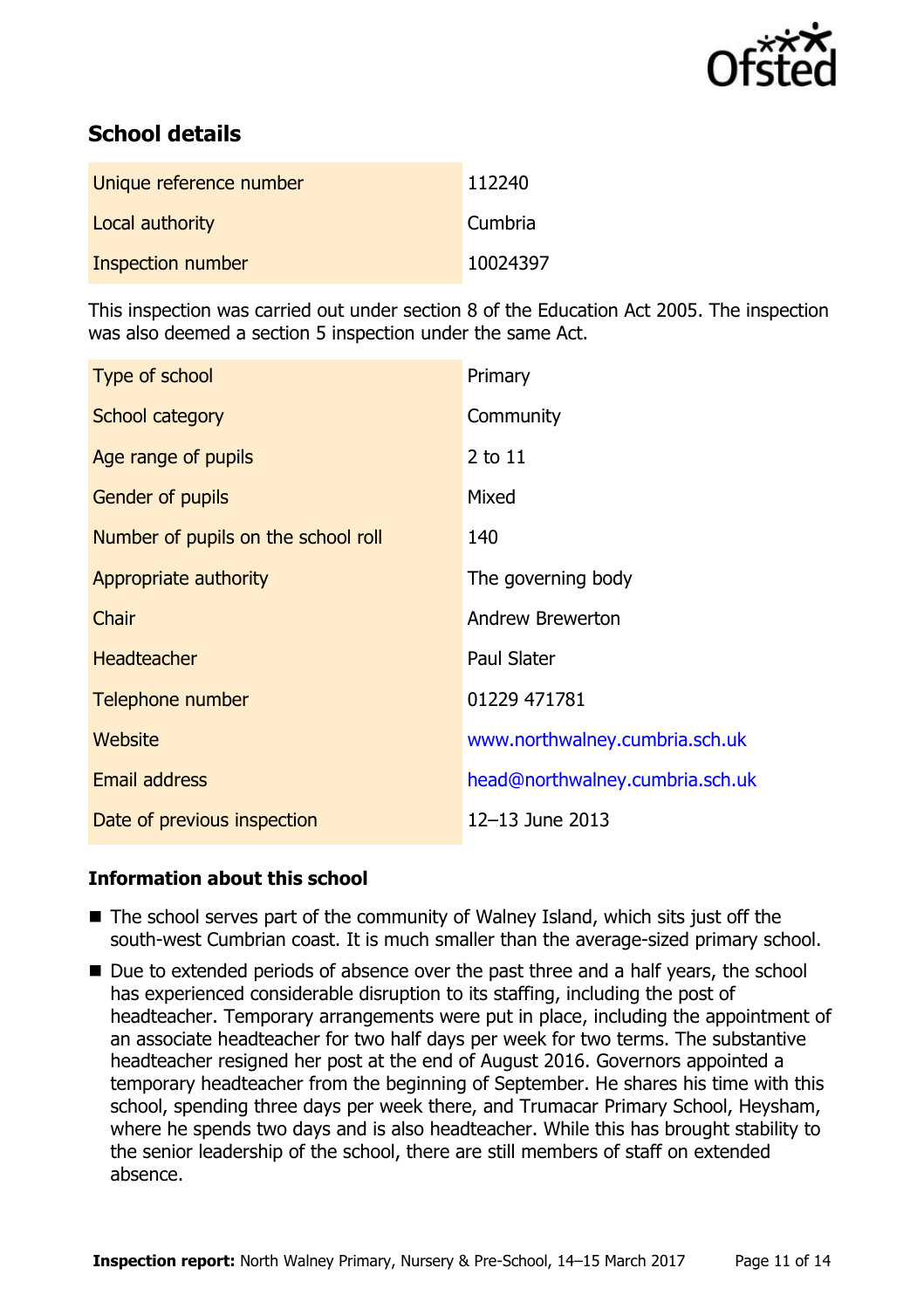

- All pupils who attend the school have White British heritage.
- About four in ten pupils on roll are considered to be disadvantaged and this is well above average.
- About a quarter of pupils have special education needs and/or disabilities. This is above average.
- $\blacksquare$  The breakfast club is managed by the school and run by support staff.
- In March 2014, the governors took on responsibility for offering provision for two-yearolds following the closure of a private provider.
- The school meets the government's current floor standards, which set the minimum expectations for pupils' attainment and progress.
- The school meets requirements on the publication of specified information on its website.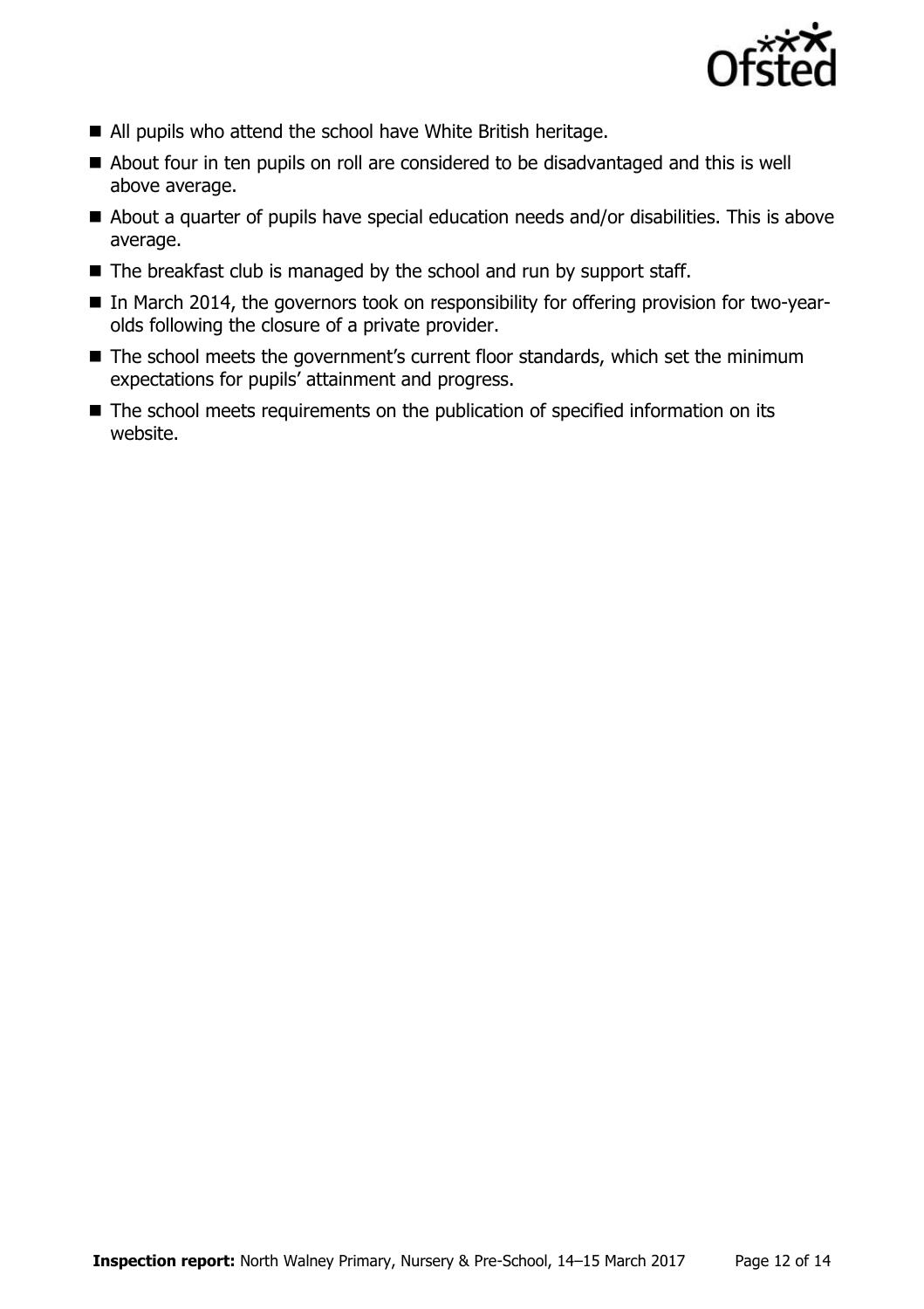

# **Information about this inspection**

- The inspector held meetings with the headteacher, assistant headteacher and a group of staff. He met with a group of parents and a group of Year 6 pupils.
- The inspector spoke to many pupils informally at breaktimes and in classes.
- The inspector met with a representative of the local authority and four members of the governing body.
- School documents were scrutinised, including: safeguarding checks; information about pupils' achievement and records of checks on the quality of teaching. Inspectors also visited classrooms with the headteacher to speak with pupils, look at their books and observe their learning.
- The inspector examined child-protection information, procedures and practice.
- The inspector considered 44 responses to the online parent questionnaire. He took account of responses from 17 staff to the Ofsted questionnaire. The inspectors considered the views of the three parents who texted their comments and three who emailed comments.

#### **Inspection team**

Neil Mackenzie, lead inspector **Her Majesty's Inspector**